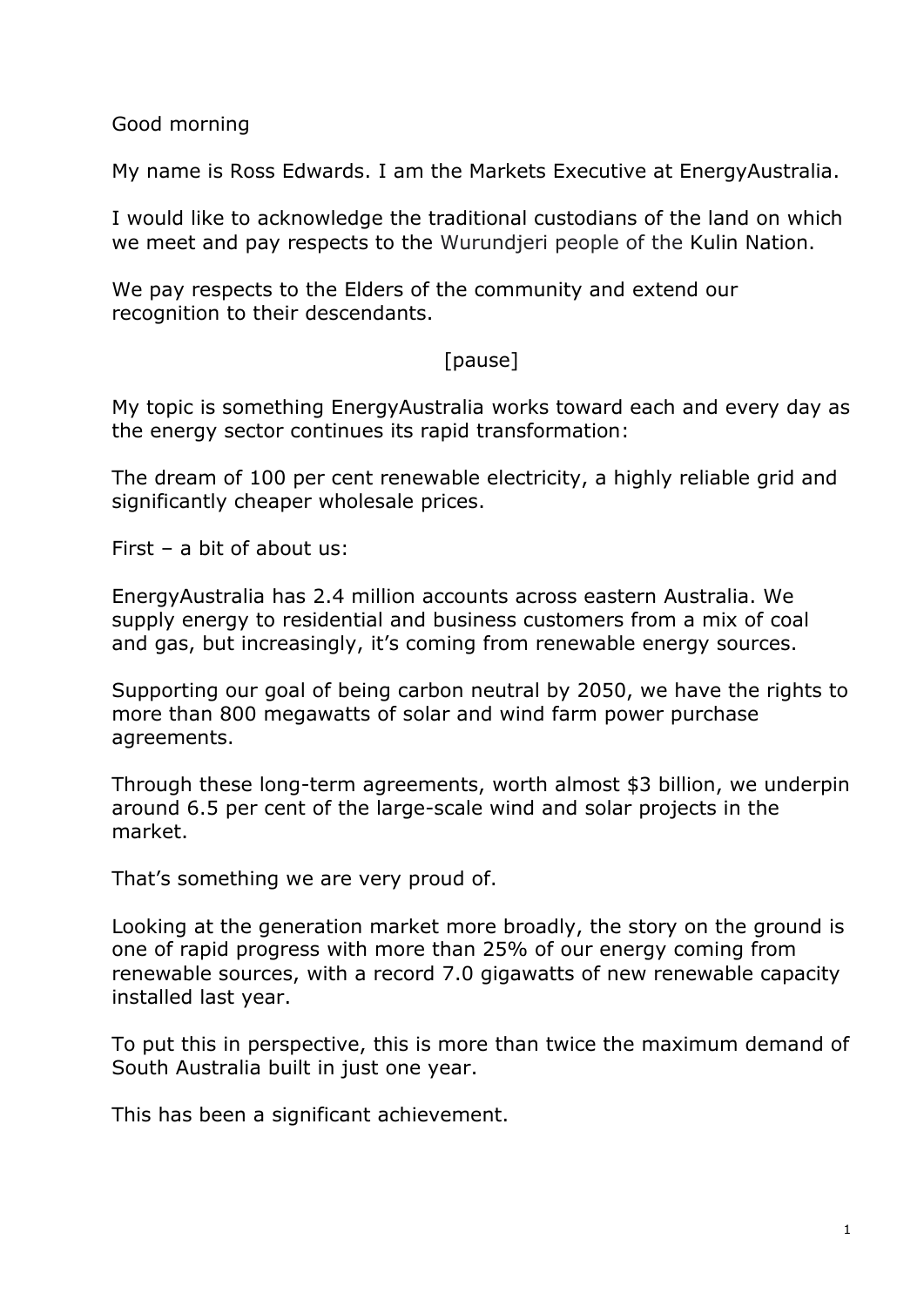The existing power system and power stations were inherently designed to cater for variability in demand.

But the unprecedented scale of growth in renewables – is testing our system's flexibility.

With this variability, you could almost say that my team has turned from traders to become weather watchers! As wind is often having a bigger impact on pricing than demand…

To provide some insight into the challenges that my team faces on a regular basis, I'm going to outline two different scenarios that took place recently.

On 12 May, it was a still, slightly cloudy day. Nothing unusual for Autumn but the team was closely monitoring the forecast as the wind was predicted to drop. Which it did for hours.

The sun had set, and total wind generation across the NEM over the evening peak ended up less than 600 megawatts as the demand increased to over 24,000 megawatts. EnergyAustralia ran all our available gas power assets.

Just two days later, it was a very different story.

Wind output sat at around 4000 megawatts across the National Electricity Market and not even our intermediate gas plant, Tallawarra A, was needed.

Increasingly we need to be prepared for anything and this is with 25% renewables….

So, how do we transition to a 100 per cent renewables while maintaining security, reliability and affordability?

At EnergyAustralia, we propose three areas of focus:

- We need to be making the right investments in the grid to support low emissions objectives;
- We need the right market design to deliver the best outcomes for customers; and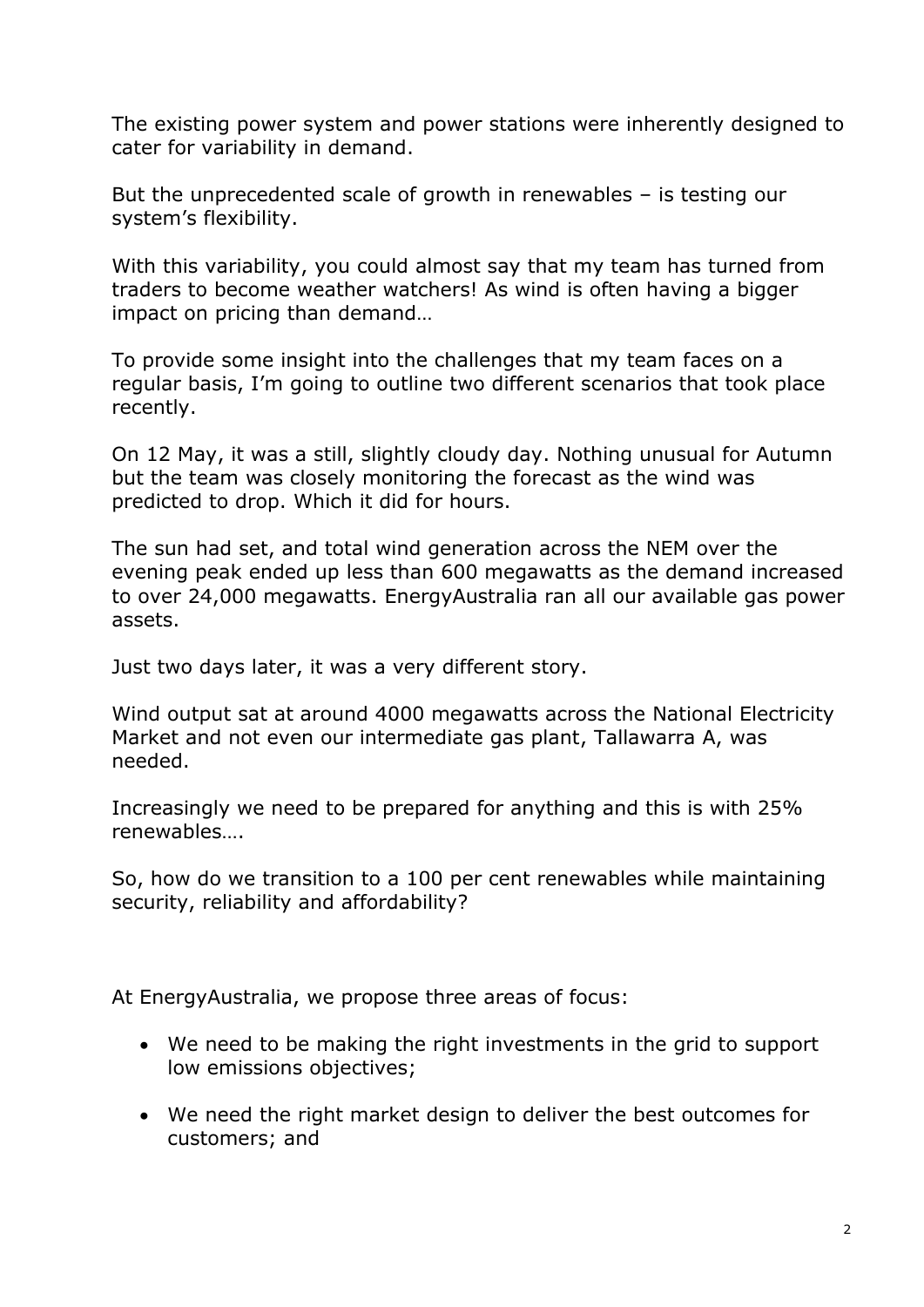• We need a range of flexible technologies to support the transition.

Together, we believe focusing on these three areas will provide the path to a modern energy system comprised of reliable, affordable and cleaner energy supplies.

#### [pause]

First, on the grid:

At EnergyAustralia, we are supportive of regulatory tests and similar processes so that they flush out the possible solutions and compare their benefits and costs.

There has been significant focus on the grid investments required to support the renewable energy build-out with the actionable Integrated System Plan projects and Renewable Energy Zones.

However, the costs of new transmission is significantly higher than originally anticipated and we need to make sure we are still making the right choices for customers, based on the updated costs and alternatives.

We should embrace a smarter grid that uses technology to make the most of the investments we have already made.

#### [pause]

Now to the market design:

Our power system needs signals for different types of reliability services, just as it does for the various system security services.

Historically we have had a few larger assets provide these services almost as a by-product of generating energy.

Given the growth of renewable generation, and the government targets for more over the next 10 years, there is now a need to define and create signals that the power system requires to help keep the lights on.

EnergyAustralia is very supportive of the work being done by the Energy Security Board to define the reliability services that are required to complement renewable generation.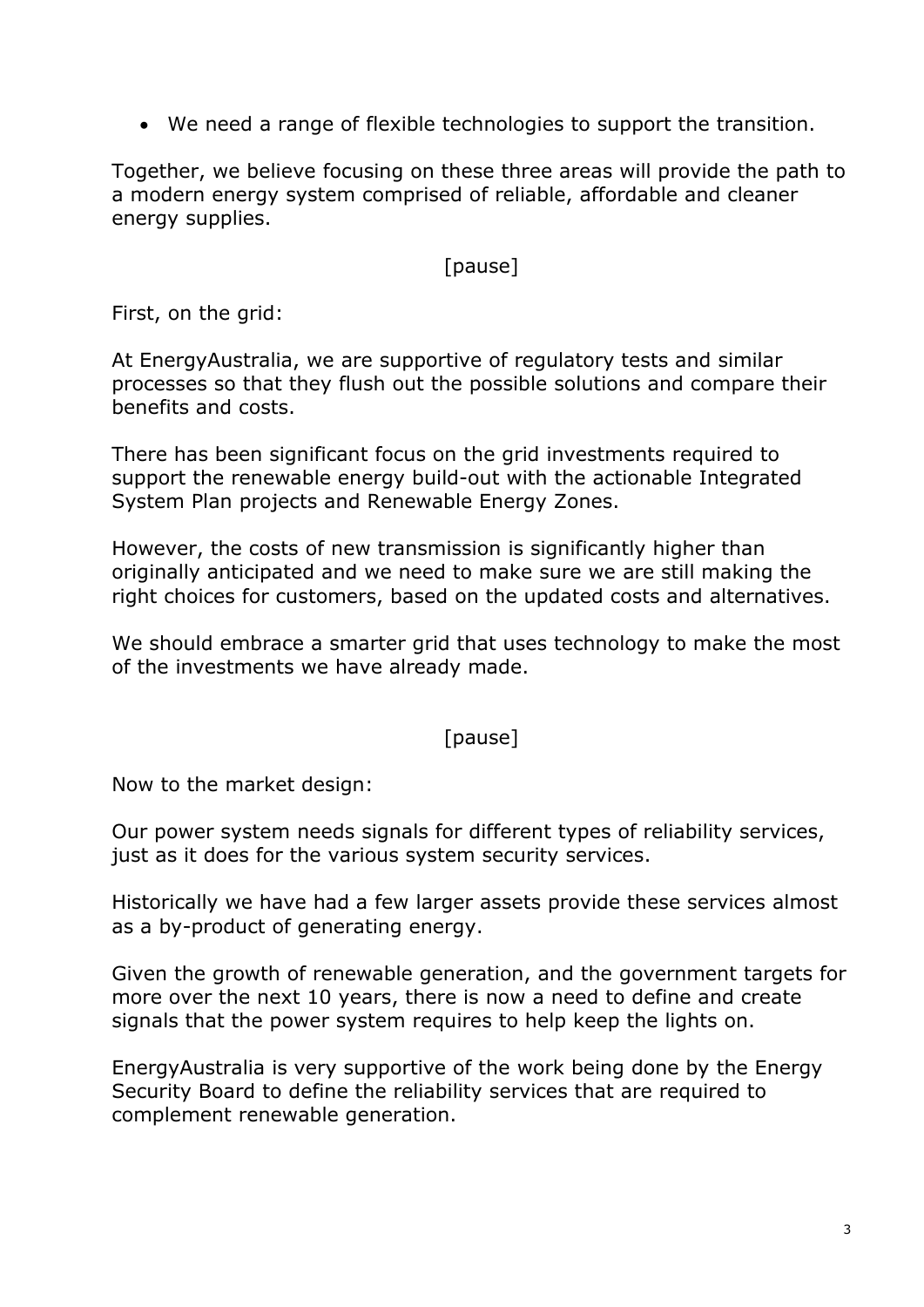And more broadly, with their post-2025 program, to ensure we have the right physical assets for a secure and reliable energy system into the future.

Additionally, we support the work of the Australian Energy Market Commission on the system security services required to keep the power system operating, and within its technical limits.

These are all heading in the right direction but we are only part way through that process, with some important work ahead, and a need for all stakeholders to align on some pragmatic solutions.

## [pause]

Now my third point – flexible technologies to support the transition.

Improvements in technology and business models are being made all the time – but we want to avoid being locked into a single technology or solution.

The current system mostly relies on thermal and hydro-powered generators to fill the gaps created by renewables, dialling them up and down as much as possible.

Many of the older thermal assets were designed for baseload operations rather than flexible operations.

Their operating regimes will change over time to make room for the renewable energy. This will be a significant challenge with operators balancing the need for flexibility and reliability in a lower wholesale price environment.

Batteries both distributed and large scale, pumped hydro, and fast-start gas, are rightly in focus.

We see continuous, dispatchable gas plants remaining important to deal with unforeseen interruptions to the system and through times, such as wind droughts or extreme weather events, when batteries can't yet store enough energy.

Gas generation will not be displacing renewable energy, it will be filling the gaps to provide reliability as we retire coal from the system.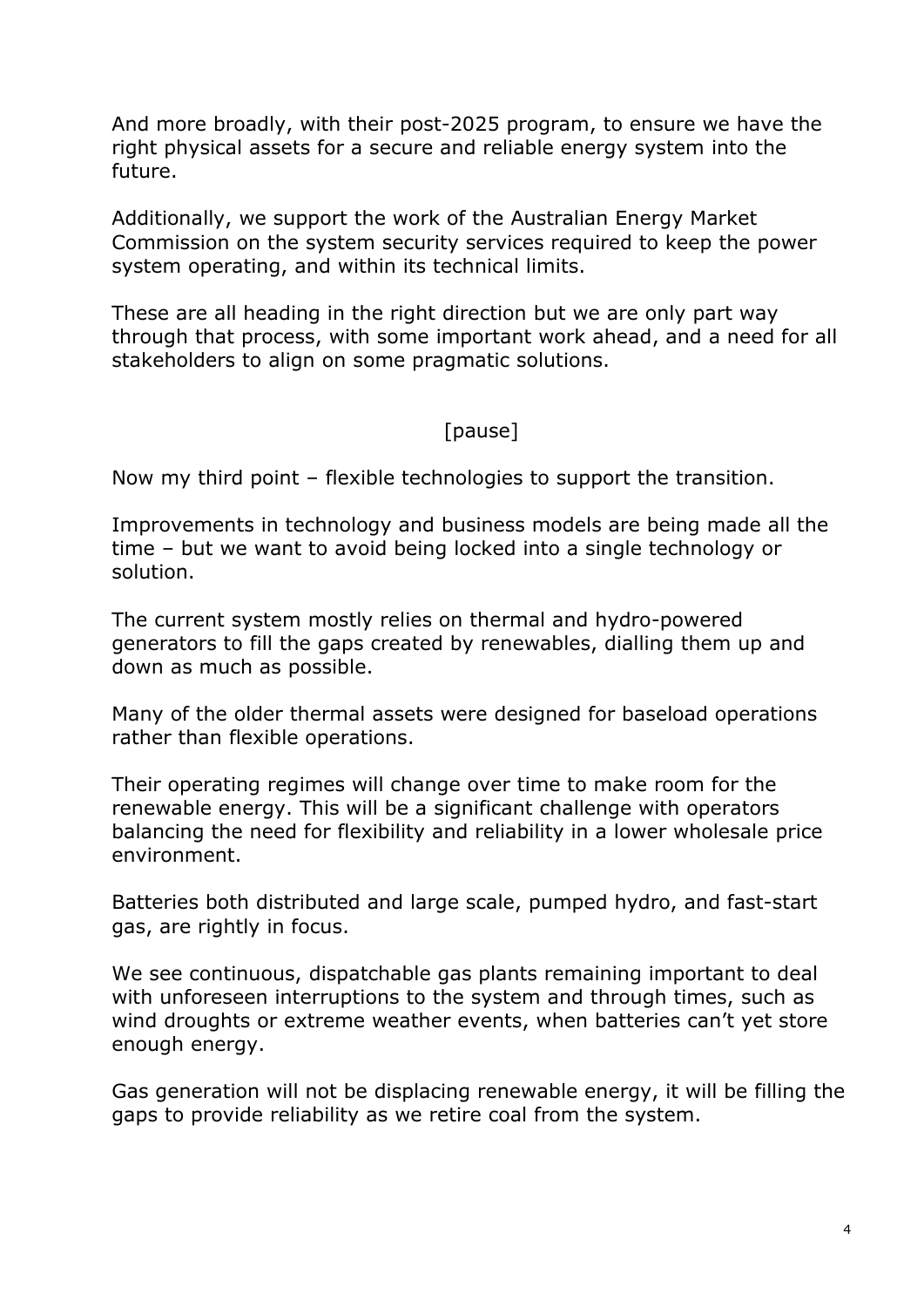By way of example, during the January bushfires last year, the interconnector between New South Wales and Victoria went offline.

Our Tallawarra power station quickly came online, and in a collective effort from the entire NSW generation fleet, helped to provide reliable power – and prevent a disastrous state-wide blackout.

At the other end of the power system, virtual power plants can be harnessed to provide capacity when required. And of course, not to be understated are the benefits associated with demand response.

It's an effective way to help smooth the transition by lowering peak demand across the energy system.

EnergyAustralia's demand response capacity now stands at over 110 megawatts. This includes more than 360,000 household customers in our PowerResponse program.

And it's our ambition that this number climbs because we know it's a proven approach that's a win for customers, helps reduce emissions, and benefits the system during peak demand.

## [pause]

In addressing the issues raised today, we see states playing a greater role as they seek to deliver objectives beyond just energy.

This is clearly the case for emissions, with states all having net zero and renewable targets, supported by a range of models to deliver these outcomes.

These new investment models need to work within the foundations of the energy market with operational decisions to be based on wholesale price signals, to avoid unintended consequences.

In this rapidly changing world, we need a fair balance of risk allocation to enable investment but not to the point where customers are saddled with all the long term consequences.

In particular, we should be mindful of important lessons about long-term energy contracting in dynamic markets.

# [pause]

So what has EnergyAustralia been up to in this space.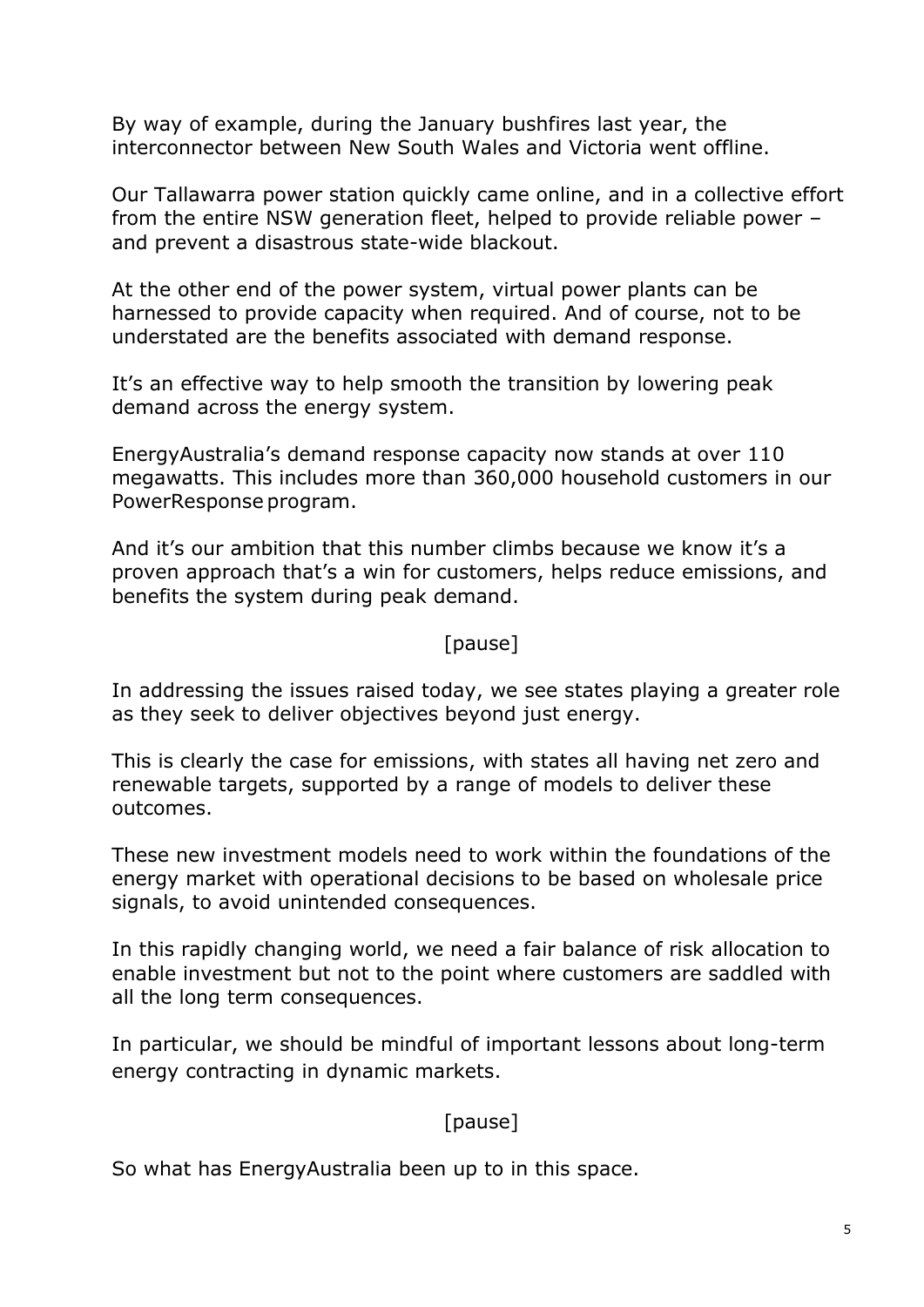While it might be difficult to commit to new projects, it's not impossible and EnergyAustralia has made considerable progress in the last few months.

They are also good examples of governments and industry working together to deliver the best outcome for customers.

We announced that our Yallourn power station in Victoria will retire in mid-2028 instead of 2032, which included a multimillion-dollar package to support the Yallourn workforce.

We also committed to building Australia's first four-hour utility-scale battery of 350-megawatt capacity by 2026 in the Latrobe Valley – larger than any battery operating in the world today.  

The facility will provide an economic boost for Victoria's Gippsland region, and complemented by other technologies, will help to secure Victoria's energy supply and enable more renewables to enter the system.

Through our approach, we want to demonstrate that coal-fired power can exit the market in a way that supports our people and ensures customers continue to receive reliable energy.

In Queensland we're underpinning the 250-megawatt Kidston pumped hydro project being developed by Genex with seven hours of storage. We congratulate Genex on recently achieving financial close.

And just this month, we gave the green light to Australia's first net zero emissions, hydrogen and gas power plant, Tallawarra B, to be situated in the Illawarra region.

Once developed, the 315-megawatt facility will be capable of delivering reliable power to around 150,000 New South Wales homes, contribute \$300 million to the economy and create 250 well-paid jobs during construction.

Tallawarra B will also help kick start the green hydrogen industry.

Through these projects, we are investing in a range of flexible energy technologies as we think they will all have a role to play to ensure there is reliable and affordable supplies of energy when our customers need it.

#### [pause]

The energy transition is happening faster than any of us expected.